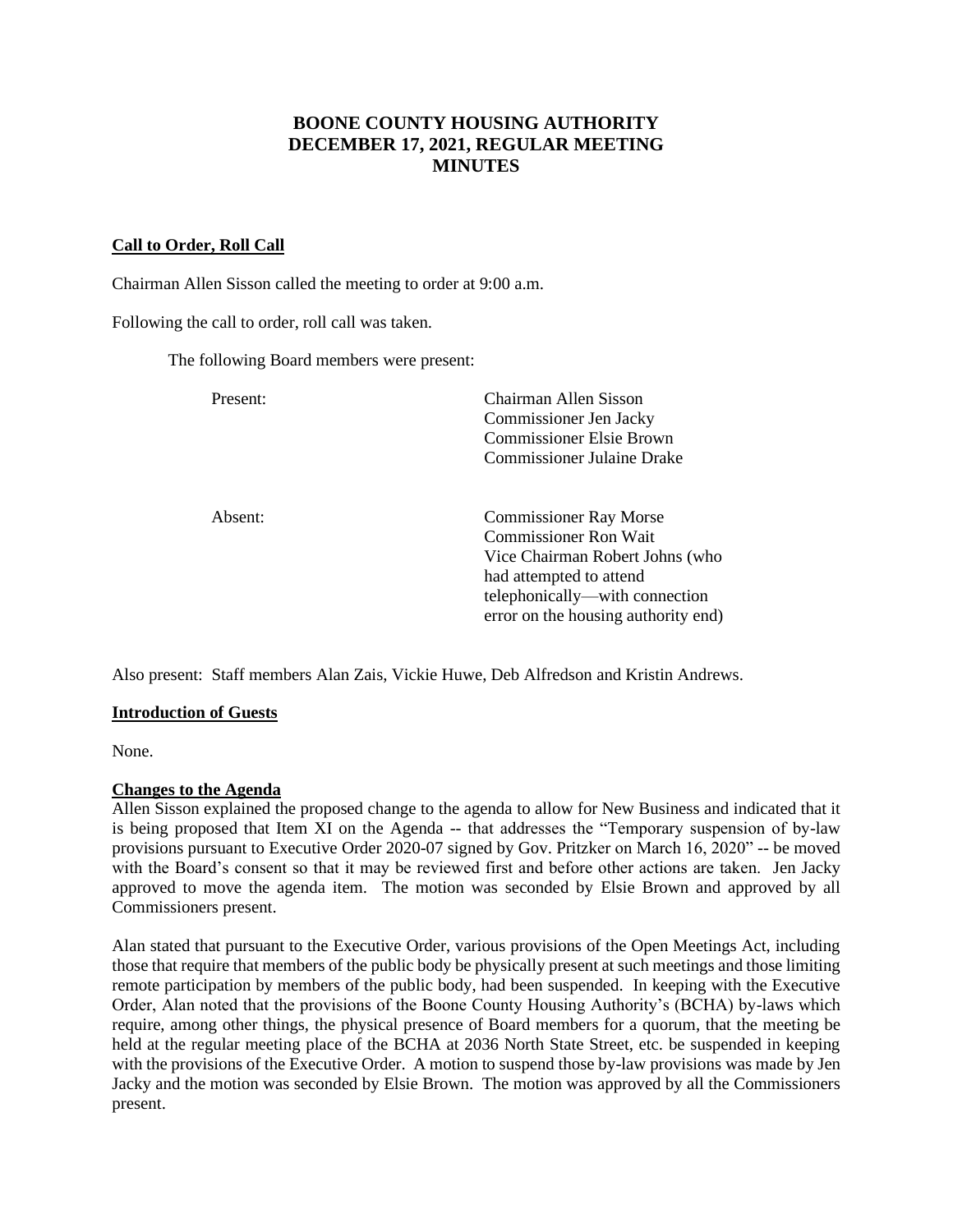### **Public Comment**

None.

### **Public Hearing of the Civil Rights Certification**

Alan said this was an oversight in carrying over the word format of the agenda, and that there was no need for a public hearing.

### **Executive Director Report**

Alan Zais noted that he had provided a written report to the board. Alan said that Elsie Brown had relocated her voucher to Winnebago County, and the resident commissioner position was open for the Winnebago County Housing Authority (WCHA) board, so Elsie had accepted a request to be nominated for the WCHA board and the request had been approved by Allen and Robert. A WCHA board appointment would probably take place in January with the 12/17/21 meeting being the final one for Else to attend. Everyone thanked Elsie for her care, commitment and work to the Boone County Housing Authority.

#### **Resolution No. 21 R 20, "Resolution Approving the Minutes of the November 19, 2021 Regular Meeting of the Board of Commissioners"**

Julaine Drake moved to approve Resolution No. 21 R 20. The motion was seconded by Elsie Brown and approved by all commissioners present.

#### **Financial Report**

Vickie said that her written financial report was part of the board packet. Vickie said that the agency expended \$2,000 for the HUD required annual utility allowance study, so she had paid WCHA only one month of the accrued fee. Vickie had talked to the auditor about scheduling the report to the board sometime after the beginning of the 2022 year.

Elsie Brown moved to accept the financial report. The motion was seconded by Jen Jacky and approved by all commissioners present.

#### **Old Business**

None.

#### **New Business**

None.

**Commissioner Comments**

None.

**Executive Session**